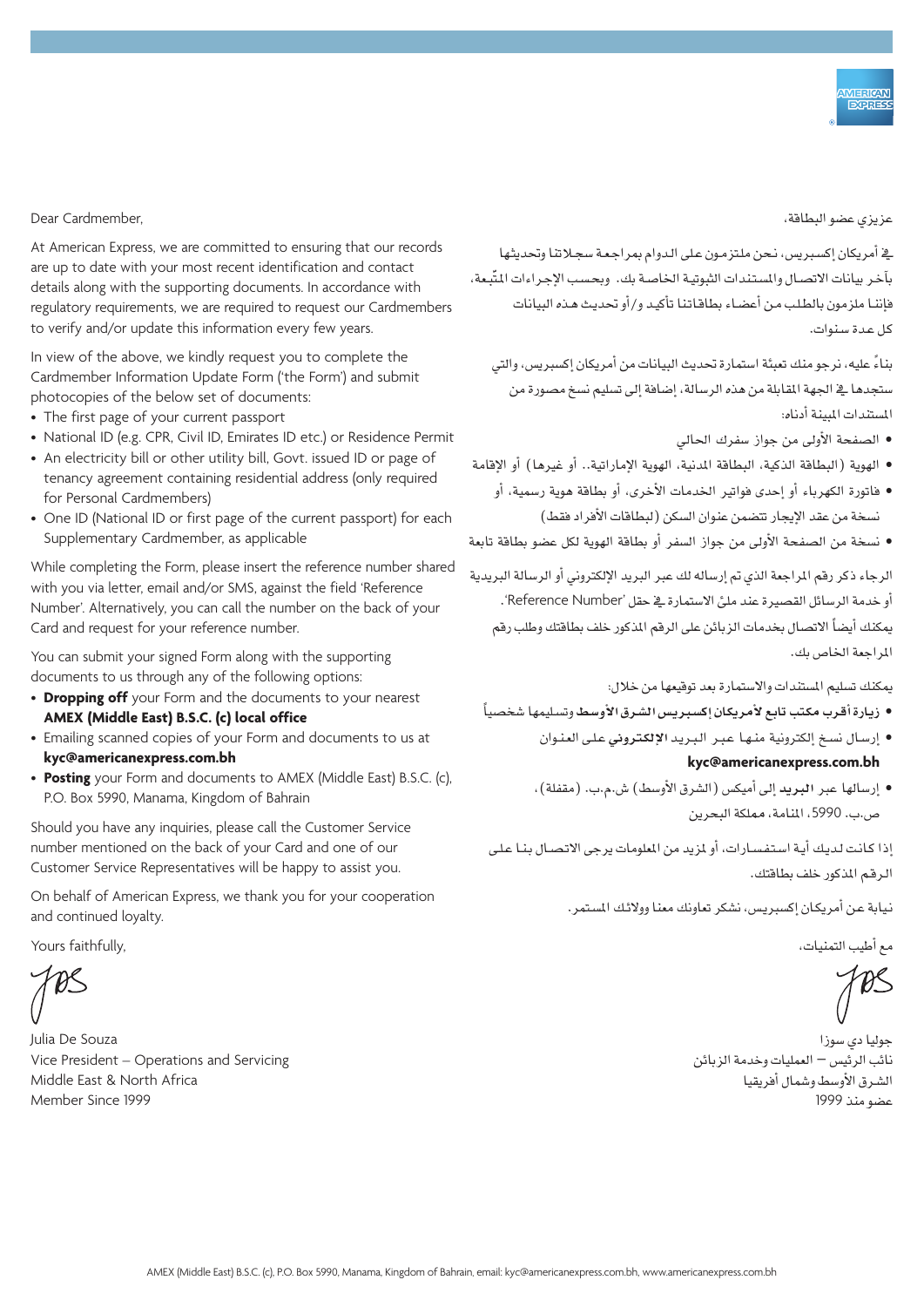## CARDMEMBER INFORMATION UPDATE FORM

## Dear Cardmember,

Thank you for taking the time to complete the Cardmember Information Updated Form. We request you to carefully read the instructions, fill in the below details (in English) and sign on the Declaration Statement to indicate your acceptance.

## **I. IMPORTANT INSTRUCTIONS**

The information you provide in this form will be used to verify and update the details listed on your American Express® Card Account issued by AMEX (Middle East) B.S.C. (c). This information may be used for further verification and authentication before it is updated against your previous available details with us. If updated after validation, this information will become effective within one month from the date of receipt.

| 2. ABOUT YOURSELF                                                                                                                                                                                            |                                                                                                                                              |                                                                                                              |                            |                                        |       |                                                                                                                                                                                           |  |
|--------------------------------------------------------------------------------------------------------------------------------------------------------------------------------------------------------------|----------------------------------------------------------------------------------------------------------------------------------------------|--------------------------------------------------------------------------------------------------------------|----------------------------|----------------------------------------|-------|-------------------------------------------------------------------------------------------------------------------------------------------------------------------------------------------|--|
| [this number/code will be provided to you via email/letter upfront. Alternatively, you may call the<br>Reference Number<br>Customer Service number (mentioned on the back of your Card) to obtain the same]. |                                                                                                                                              |                                                                                                              |                            |                                        |       |                                                                                                                                                                                           |  |
|                                                                                                                                                                                                              | List of products (Select your Card (s))                                                                                                      |                                                                                                              |                            |                                        |       |                                                                                                                                                                                           |  |
|                                                                                                                                                                                                              | The Centurion® Card                                                                                                                          |                                                                                                              | The Platinum Card®         |                                        |       | The American Express® Platinum Credit Card                                                                                                                                                |  |
|                                                                                                                                                                                                              | The American Express® Gold Card                                                                                                              |                                                                                                              |                            | The American Express® Gold Credit Card |       | The American Express® Card                                                                                                                                                                |  |
|                                                                                                                                                                                                              |                                                                                                                                              | The Dubai Duty Free American Express® Card                                                                   | Blue from American Express |                                        |       | The American Express® Corporate Card                                                                                                                                                      |  |
| (Tick Here) I certify that the following information stated in this form will apply to all of the Cards selected above.                                                                                      |                                                                                                                                              |                                                                                                              |                            |                                        |       |                                                                                                                                                                                           |  |
| Title                                                                                                                                                                                                        | Mr                                                                                                                                           | Mrs                                                                                                          | Miss                       | Ms                                     | Other |                                                                                                                                                                                           |  |
| Full Name                                                                                                                                                                                                    |                                                                                                                                              |                                                                                                              |                            |                                        |       |                                                                                                                                                                                           |  |
| Date of Birth                                                                                                                                                                                                | D                                                                                                                                            | M<br>M                                                                                                       | Nationality                |                                        |       |                                                                                                                                                                                           |  |
| Passport No.*                                                                                                                                                                                                |                                                                                                                                              |                                                                                                              |                            |                                        |       |                                                                                                                                                                                           |  |
|                                                                                                                                                                                                              |                                                                                                                                              | ID No.* (e.g. CPR, Civil ID, Emirates ID, etc. or Residence Permit Number (Iqama))                           |                            |                                        |       |                                                                                                                                                                                           |  |
|                                                                                                                                                                                                              |                                                                                                                                              |                                                                                                              |                            |                                        |       | *Please attach copy of your passport and ID. If you are a GCC national, please provide your respective GCC national ID. For other nationalities, please provide national ID of the        |  |
|                                                                                                                                                                                                              |                                                                                                                                              | country you are residing in or residence permit (Iqama) in case you do not hold a national ID.               |                            |                                        |       |                                                                                                                                                                                           |  |
|                                                                                                                                                                                                              | 3. CONTACT DETAILS (CURRENT)                                                                                                                 |                                                                                                              |                            |                                        |       |                                                                                                                                                                                           |  |
| Residential                                                                                                                                                                                                  |                                                                                                                                              |                                                                                                              |                            |                                        |       |                                                                                                                                                                                           |  |
| Address*                                                                                                                                                                                                     |                                                                                                                                              |                                                                                                              |                            |                                        |       |                                                                                                                                                                                           |  |
| City                                                                                                                                                                                                         |                                                                                                                                              |                                                                                                              | Country                    |                                        |       |                                                                                                                                                                                           |  |
| Cardmembers)                                                                                                                                                                                                 |                                                                                                                                              |                                                                                                              |                            |                                        |       | *Please attach an electricity bill or other utility bill/Govt. issued ID containing residential address/page of tenancy agreement showing residential address (only required for Personal |  |
|                                                                                                                                                                                                              |                                                                                                                                              | Tick here if Billing Address is the same as Residential Address, otherwise provide the billing address below |                            |                                        |       |                                                                                                                                                                                           |  |
| <b>Billing Address</b>                                                                                                                                                                                       |                                                                                                                                              |                                                                                                              |                            |                                        |       |                                                                                                                                                                                           |  |
|                                                                                                                                                                                                              |                                                                                                                                              |                                                                                                              |                            |                                        |       |                                                                                                                                                                                           |  |
| City                                                                                                                                                                                                         |                                                                                                                                              |                                                                                                              | Country                    |                                        |       |                                                                                                                                                                                           |  |
| Home Tel. No. (with area code)                                                                                                                                                                               |                                                                                                                                              |                                                                                                              |                            |                                        |       |                                                                                                                                                                                           |  |
|                                                                                                                                                                                                              | Mobile Tel. No. (with area code)                                                                                                             |                                                                                                              |                            |                                        |       |                                                                                                                                                                                           |  |
|                                                                                                                                                                                                              |                                                                                                                                              |                                                                                                              |                            |                                        |       |                                                                                                                                                                                           |  |
|                                                                                                                                                                                                              | Other Tel. No. (with area code)                                                                                                              |                                                                                                              |                            |                                        |       |                                                                                                                                                                                           |  |
| Email (1)                                                                                                                                                                                                    |                                                                                                                                              |                                                                                                              |                            |                                        |       |                                                                                                                                                                                           |  |
| Email (2)                                                                                                                                                                                                    |                                                                                                                                              |                                                                                                              |                            |                                        |       |                                                                                                                                                                                           |  |
|                                                                                                                                                                                                              | I am holding an American Express Corporate Card and wish to have separate Billing Address/Contact Details for it (please fill-in the below): |                                                                                                              |                            |                                        |       |                                                                                                                                                                                           |  |
| <b>Billing Address</b>                                                                                                                                                                                       |                                                                                                                                              |                                                                                                              |                            |                                        |       |                                                                                                                                                                                           |  |
|                                                                                                                                                                                                              |                                                                                                                                              |                                                                                                              |                            |                                        |       |                                                                                                                                                                                           |  |
| City                                                                                                                                                                                                         |                                                                                                                                              |                                                                                                              | Country                    |                                        |       |                                                                                                                                                                                           |  |
| Mobile Tel. No. (with area code)                                                                                                                                                                             |                                                                                                                                              |                                                                                                              |                            |                                        |       |                                                                                                                                                                                           |  |
| Other Tel. No. (with area code)                                                                                                                                                                              |                                                                                                                                              |                                                                                                              |                            |                                        |       |                                                                                                                                                                                           |  |
| Email                                                                                                                                                                                                        |                                                                                                                                              |                                                                                                              |                            |                                        |       |                                                                                                                                                                                           |  |
|                                                                                                                                                                                                              |                                                                                                                                              |                                                                                                              |                            |                                        |       |                                                                                                                                                                                           |  |
| <b>4. EMPLOYMENT DETAILS</b>                                                                                                                                                                                 |                                                                                                                                              |                                                                                                              |                            |                                        |       |                                                                                                                                                                                           |  |
|                                                                                                                                                                                                              | Current Employment Status                                                                                                                    |                                                                                                              |                            |                                        |       |                                                                                                                                                                                           |  |

| Current Employment Status                |               |                                   |                               |         |            |  |  |
|------------------------------------------|---------------|-----------------------------------|-------------------------------|---------|------------|--|--|
| Employed                                 | Self-Employed | Please specify nature of business |                               | Retired | Unemployed |  |  |
| Company Name                             |               |                                   |                               |         |            |  |  |
| Company Address                          |               |                                   |                               |         |            |  |  |
|                                          |               |                                   |                               |         |            |  |  |
| Job Title                                |               |                                   |                               |         |            |  |  |
| Office Tel. No. (with area code)         |               |                                   |                               |         |            |  |  |
| Source of Funds* (select all that apply) | Salary Income | <b>Business/Profession Income</b> | Other Income (please specify) |         |            |  |  |
| *only required for Personal Cardmembers. |               |                                   |                               |         |            |  |  |